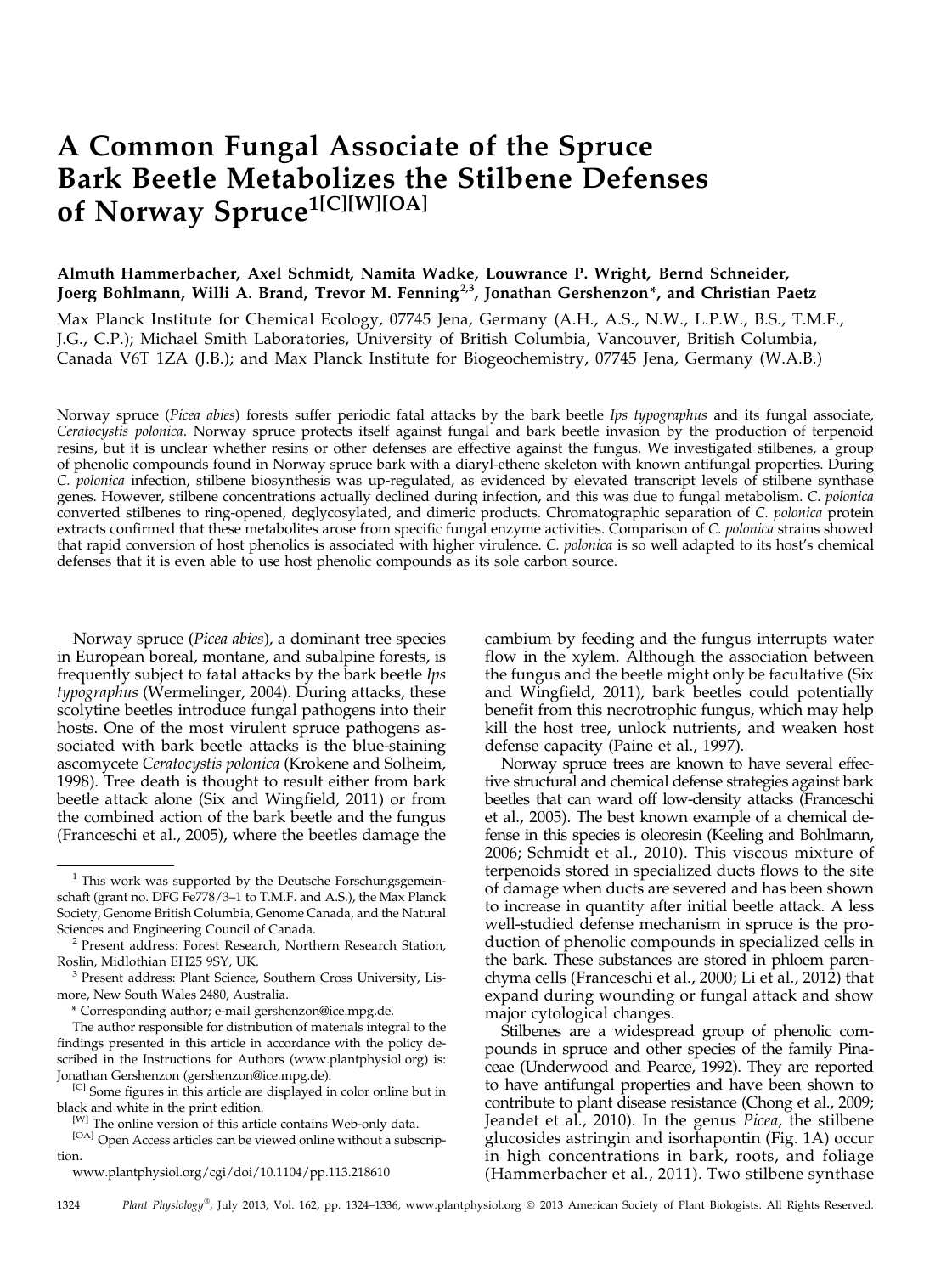

Figure 1. Stilbene biosynthesis and stilbene concentrations in Norway spruce bark in response to fungal infection. A, Route of stilbene biosynthesis. STS transcription (B) and concentrations of the stilbene glucosides astringin (C) and isorhapontin (D) were measured in Norway spruce saplings after inoculation and infection by two C. polonica isolates and after control wounding treatment (inoculation with sterile agar). Error bars represent  $s \varepsilon$  ( $n = 5$ ). Significant differences were detected between 14 and 28 d after treatment for both fungus-infected and wounded control saplings ( $P < 0.005$ ). [See online article for color version of this figure.]

(STS) enzymes that contribute to the biosynthesis of these compounds have been described in Norway spruce (Hammerbacher et al., 2011). These enzymes seem to play a role in tree defense, since fungal infection induced elevated amounts of STS transcript (Hammerbacher et al., 2011) and increased enzyme levels (Brignolas et al., 1995). However, there are contradictory reports on stilbene glucoside accumulation in spruce bark during fungal infection. Significant increases in astringin were observed after inoculation of Picea glauca saplings with avirulent C. polonica (Hammerbacher et al., 2011). However, stilbene glycoside concentrations in mature Norway spruce were stable or even declined during the course of C. polonica infection (Brignolas et al., 1995; Viiri et al., 2001; Li et al., 2012).

After host infection, fungi follow different strategies to gain access to host nutrients. Biotrophic fungi acquire nutrients directly from living cells by penetrating them and causing little visible damage (Voegele and Mendgen, 2003). Necrotrophic fungi such as C. polonica

Plant Physiol. Vol. 162, 2013 1325

lyse cells in order to release nutrients that are then assimilated by the fungi (Oliver and Solomon, 2010). During plant cell lysis, potential antifungal defense compounds may come into contact with necrotrophic fungi. However, it is not yet known how effective Norway spruce defense compounds are against C. polonica and whether this specialized, bark beetle-vectored pathogen has developed any resistance to them. This missing information may be critical in understanding how C. polonica contributes to the success of bark beetle attacks and why so many mutualistic relationships between bark beetles and blue-staining fungi have evolved.

In this work, we demonstrate that C. polonica can circumvent the antifungal activity of Norway spruce stilbenes during infection. Although high levels of STS transcripts accumulate in fungus-infected bark, a net loss of stilbene glucosides was detected at the site of infection. This reduction in stilbenes was explained by fungal biotransfomation processes, including the formation of stilbene dimers, aglycones, and ring-opened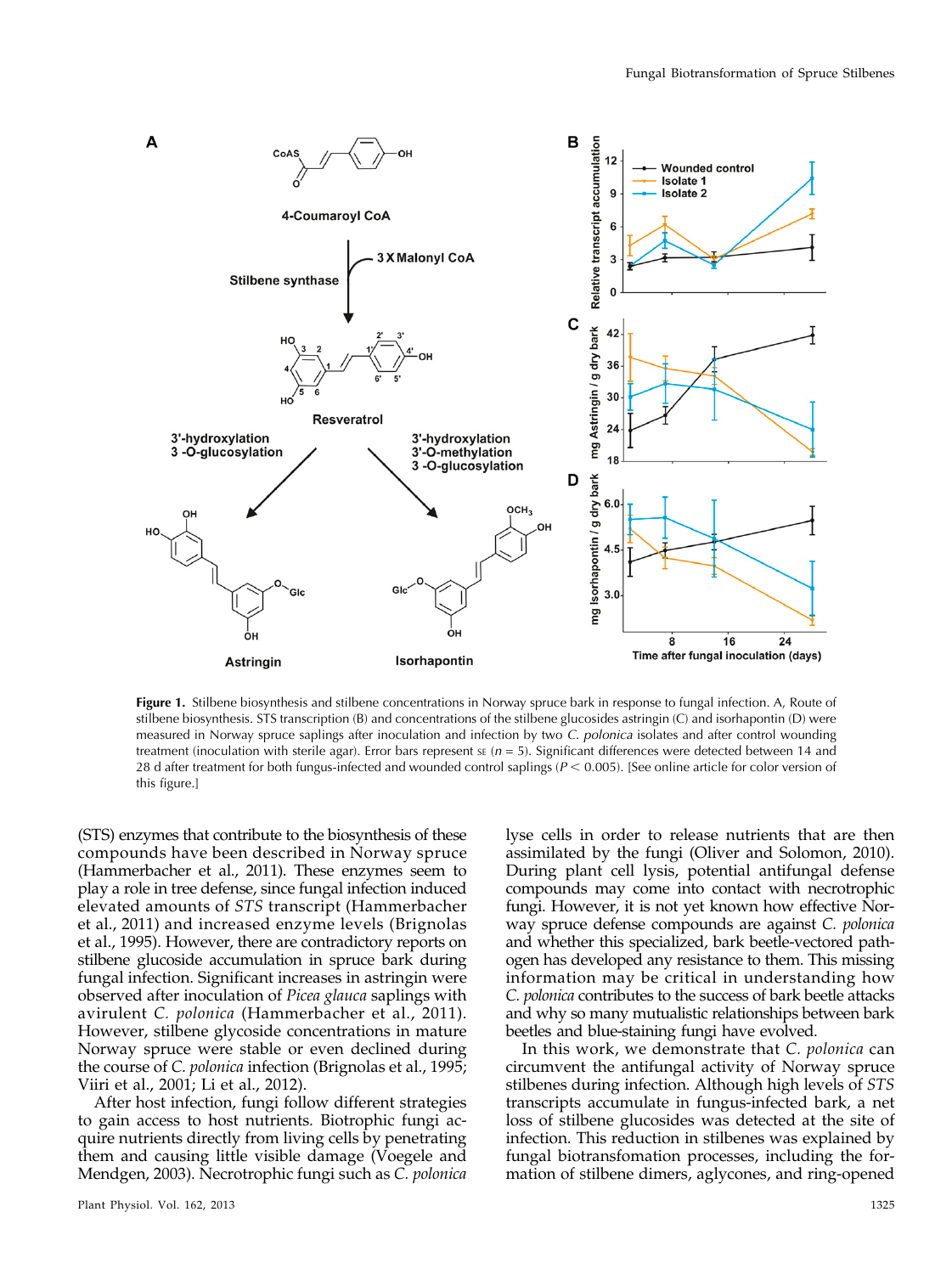lactones, which may represent the first step of the  $\beta$ -ketoadipate pathway for microbial utilization of aromatic compounds as a carbon source. We could also show that different C. polonica isolates follow different stilbene biotransformation strategies and that rapid biotransformation and formation of ring-opened lactones is associated with greater levels of fungal virulence in Norway spruce bark.

# RESULTS

#### Fungal Inoculation of Norway Spruce Bark Increases Stilbene Biosynthetic Gene Transcripts But Reduces Stilbene Accumulation

When Norway spruce saplings were inoculated with the blue-stain fungus C. polonica, the transcript levels of STS genes PaSTS1 and PaSTS2 (Hammerbacher et al., 2011) increased significantly compared with the sterile agar-inoculated control ( $P = 0.014$ ). The same pattern was observed for two different C. polonica isolates (Fig. 1B). However, the levels of the stilbene glucosides, astringin and isorhapontin, declined over the 28-d time course after inoculation of the two fungal isolates ( $P = 0.037$ ), while they increased in the sterile agar-inoculated control (Fig. 1, C and D).

To determine if C. polonica was the agent responsible for the reduced stilbene levels seen in infected bark, isolates 1 and 2 were grown in nutrient broth amended with 2 mg m $L^{-1}$  astringin. A significant decrease in astringin was observed in the fungal culture medium compared with a sterile control medium amended with astringin  $(P < 0.0001)$  over a time course of 28 h (Table I). The rate of astringin decrease in the medium was significantly higher for isolate 2 compared with isolate 1 ( $P < 0.0001$ ).

## The Stilbene Astringin Is Metabolized by the Fungus to Ring-Opened, Deglucosylated, and Dimeric Products

When astringin was added to C. polonica cultures, several products of fungal biotransformation were detected in culture filtrates (Fig. 2), including the ring-opened

lactones 1 and 4, the deglucosylated piceatannol 2, as well as several dimeric products (3, 5, and 6). These compounds were identified after solid-phase extraction on RP-18 material followed by HPLC coupled to solid-phase extraction (SPE)-NMR spectroscopy.

To our knowledge, compounds 1 and 4 are reported here for the first time, and their structural elucidation is described in [Supplemental Materials and Methods](http://www.plantphysiol.org/cgi/content/full/pp.113.218610/DC1) [S1](http://www.plantphysiol.org/cgi/content/full/pp.113.218610/DC1). The structures of 2a and 2b were identified as the deglucosylated derivatives of astringin, E- and Z-piceatannol in a ratio of 2:3, based on comparison of the mass spectrometry and <sup>1</sup>H-NMR data with reported data (Li et al., 2007). Two inseparable pairs of astringin dimers, 3a and 3b, were also isolated. Each pair comprises two diastereomers in a 1:1 ratio with  $R$ , $R$  or  $S$ , $S$ configurations at the indicated centers. Mass spectrometric and NMR spectroscopic analysis identified them as piceasides A and B and piceasides G and H (Li et al., 2008; [Supplemental Figs. S2 and S3](http://www.plantphysiol.org/cgi/content/full/pp.113.218610/DC1)). Further pairs of dimers lacking one (6a and 6b) or both (5a and 5b) Glc moieties were also isolated and identified by mass spectrometry and <sup>1</sup>H-NMR spectroscopy. Again, each pair represents a mixture of diastereomers as described above.

## Separate Strains of C. polonica Metabolize Astringin at Different Rates Favoring Different Pathways

Although all 10 biotransformation products, some of which occurred as stereoisomers, could be detected in the cultures of both fungal isolates, the major pathways of stilbene breakdown differed between the two isolates. For example, the ring-opened lactone 1 (Fig. 2; Table I) was produced at significantly higher levels by isolate 2 than isolate 1 ( $P < 0.0001$ ). Lactone 4, formed at lower concentrations than 1, was also detected at higher levels in cultures from isolate 2 than isolate 1 ( $P < 0.0001$ ).

In contrast, E- and Z-piceatannol (2a and 2b) were produced at higher levels by isolate 1 than by isolate 2  $(P < 0.0001)$ . Moreover, a linear increase in piceatannol concentration could be observed in isolate 1 between 4 and 28 h of incubation, whereas a decrease in piceatannol content was noted in cultures colonized by isolate 2. Changes in piceatannol content in culture medium of

 $\frac{1}{2}$ Listed are the percentages  $\pm$  so f substrate recovered in individual biotrasformation products 4 and 28 h after adding astringin to C. polonical<br>
icidate 1 and isolate 2 (n = 4 replicates per isolate per isola isolate 1 and isolate  $2$  ( $n = 4$  replicates per isolate per time point). Control indicates medium without any inoculated fungus. Cultures were amended with 2 mg mL $^{-1}$  astringin. Metabolite numbers and structures are listed in Figure 2.

| Astringin Metabolite                     | Isolate 1       |                 | Isolate 2       |                 | Control          |                  |
|------------------------------------------|-----------------|-----------------|-----------------|-----------------|------------------|------------------|
|                                          | 4 h             | 28 <sub>h</sub> | 4 h             | 28 <sub>h</sub> | 4 h              | 28 <sub>h</sub>  |
| Astringin lactone (1)                    | $0.05 \pm 0.02$ | $0.13 \pm 0.04$ | $6.54 \pm 1.47$ | $9.01 \pm 1.28$ | $\Omega$         | $\overline{0}$   |
| Piceatannol (2a and 2b)                  | $10.3 \pm 1.14$ | $20.7 \pm 4.94$ | $3.93 \pm 0.74$ | $0.32 \pm 0.27$ |                  | $\Omega$         |
| Astringin dimers (3a and 3b)             | $3.92 \pm 0.50$ | $13.9 \pm 2.92$ | $22.3 \pm 3.21$ | $10.1 \pm 4.36$ | $0.69 \pm 0.11$  | $2.14 \pm 0.42$  |
| Piceatannol lactone (4)                  | $0.05 \pm 0.01$ | $0.08 \pm 0.01$ | $0.15 \pm 0.04$ | $0.54 \pm 0.20$ |                  | $\mathbf{0}$     |
| Piceatannol dimers (5a and 5b)           | $0.14 \pm 0.02$ | $1.12 \pm 0.31$ | $0.16 \pm 0.01$ | $0.15 \pm 0.43$ |                  | $\Omega$         |
| Astringin-piceatannol dimers (6a and 6b) | $1.34 \pm 0.87$ | $15.0 \pm 3.95$ | $4.56 \pm 0.87$ | $3.83 \pm 3.77$ |                  | $\overline{0}$   |
| Total identified stilbene metabolites    | $15.8 \pm 2.53$ | $50.9 \pm 12.2$ | $37.6 \pm 6.63$ | $24.0 \pm 10.3$ | $0.69 \pm 0.11$  | $2.14 \pm 0.42$  |
| Remaining astringin                      | $77.5 \pm 4.46$ | $46.6 \pm 11.6$ | $53.7 \pm 8.67$ | $0.94 \pm 0.27$ | $96.86 \pm 0.44$ | $95.64 \pm 0.27$ |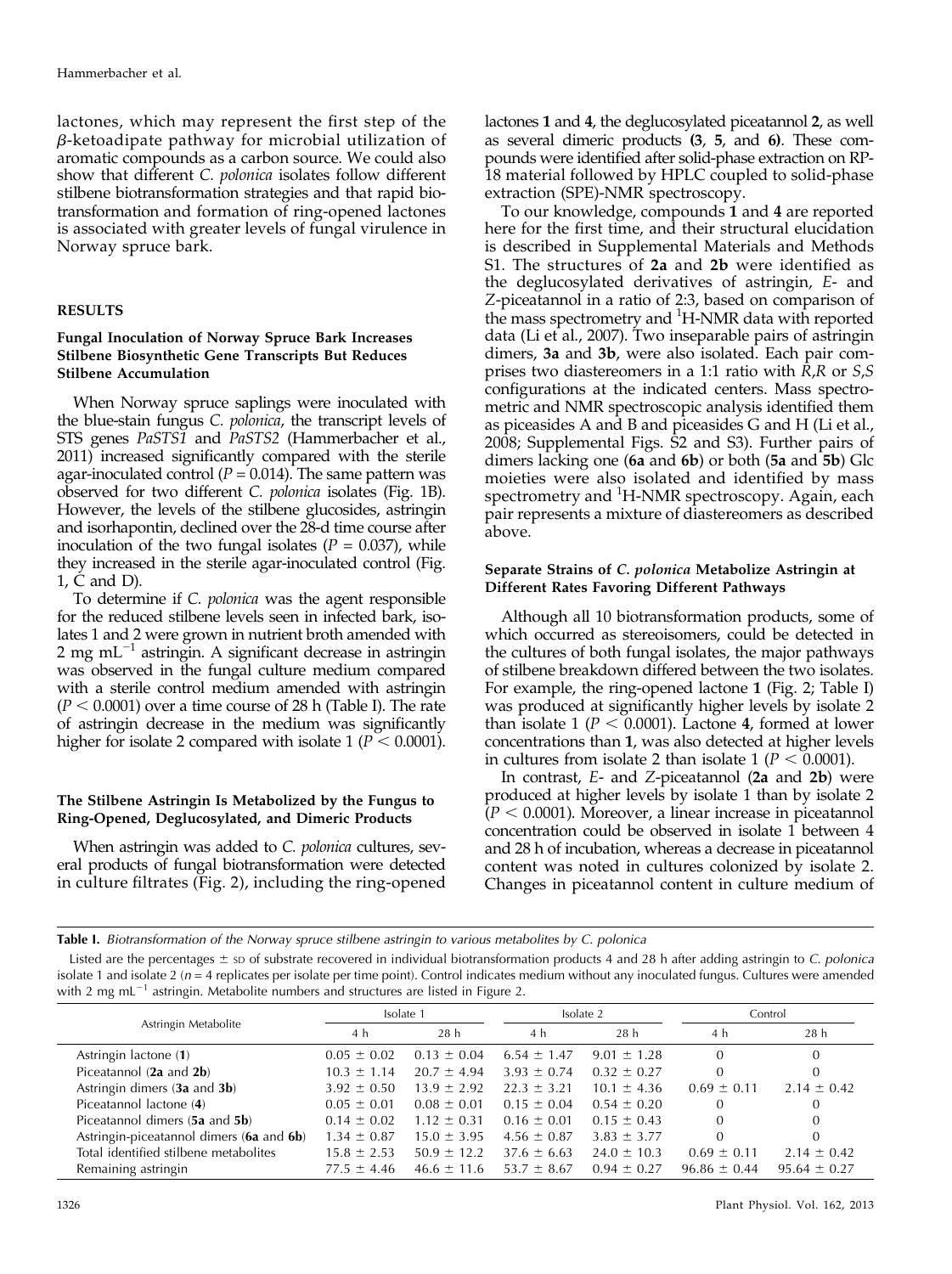

Figure 2. Biotransformation of the Norway spruce stilbene astringin by C. polonica isolate 1 and isolate 2. The lengths of the arrows denote the relative velocity of each reaction when comparing the two isolates in the first 4 h after astringin was added to the growth medium.

both fungi were statistically significant between 4 and 28 h ( $P \le 0.0001$ ).

Two pairs of diastereomeric astringin dimers (3a and 3b) were observed in the culture medium of both fungal isolates as well as in noninoculated control medium, but the patterns of change differed. In cultures containing isolate 1 as well as in the sterile control, a gradual increase in astringin dimer concentrations was observed, with levels significantly higher in the fungal cultures than in the control ( $P = 0.0006$ ). However, in cultures containing isolate 2, the highest concentration of astringin dimers was observed 4 h after the onset of the experiment, followed by a gradual decrease. Further biotransformation of astringin dimers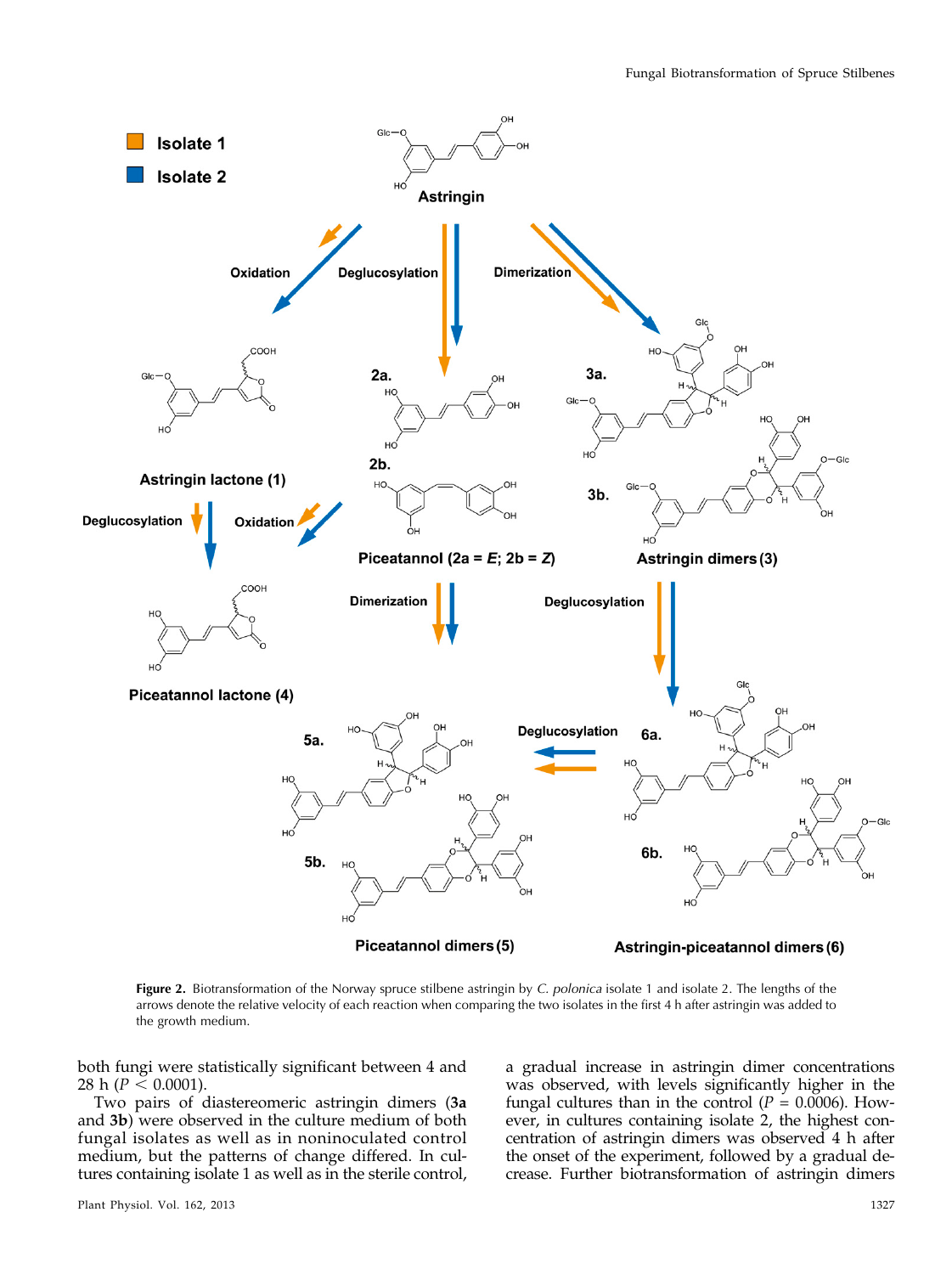(diglycosides, 3a and 3b) to astringin-piceatannol dimers (monoglucosides, 6a and 6b) and piceatannol dimers (aglycones, 5a and 5b) followed the same relative kinetics observed for conversion to the astringin dimers, with statistically significant differences between fungal isolates 1 and 2 ( $P < 0.0001$ ).

Consistent with the greater production of astringin metabolites 1, 3a, 3b, and 4 in isolate 2 versus isolate 1, the overall rate of astringin degradation was faster in isolate 2 than isolate 1. After 28 h, less than 1% of the added astringin remained in isolate 2 cultures, while nearly 50% remained in isolate 1 cultures, and more than 95% of the astringin remained in the noninoculated medium (Table I).

## C. polonica Protein Extracts Metabolize Astringin in in Vitro Assays

To verify that C. polonica had the capacity to biotransform stilbenes, the relevant astringin-metabolizing activities were sought in fungal enzyme extracts. After a two-step separation of a soluble protein extract from C. polonica, individual enzyme activities could be recovered for all three different types of biotransformation reactions observed in the in vivo study. After separation on the glycoprotein-binding matrix, concanavalin A-Sepharose, an unbound protein fraction hydrolyzed astringin to E- and Z-piceatannol 2 (Fig. 3B). Fractions that bound to concanavalin A-Sepharose were further purified by anion-exchange chromatography. One fraction from this second chromatographic step formed the ring-opened lactone 1 from astringin (Fig. 3A) via a putative catechol dioxygenase-like activity, while another fraction converted astringin to its dimers (3a and 3b) via a putative laccase-like activity (Fig. 3C).

## Astringin Metabolism in C. polonica Is Induced by Contact with Stilbene-Rich Extracts of Norway Spruce

To test if C. polonica metabolism of stilbenes could be induced by contact with stilbenes, isolates 1 and 2 were grown for 4 d in medium amended with a stilbene-rich aqueous extract of Norway spruce. Contact with the spruce extract generally increased the rate of astringin degradation, as measured in vitro for all three reactions (Table II). For example, there was a 4-fold increase in the rate of formation of the ringopened lactone by the protein fraction from isolate 2 relative to the control ( $P = 0.003$ ), although no significant change in the rate of lactone formation was observed for the same fraction from isolate 1. For the deglycosylation of astringin to piceatannol, a 2-fold increase in activity was noted for the protein fraction from isolate 1 after contact with spruce extract ( $P <$ 0.0001). For isolate 2, astringin deglucosylation activity was 3-fold higher than for isolate 1 and showed a 1.5 fold increase after contact with spruce extract. The dimerization of astringin in isolate 1 was increased 2-fold by spruce extract compared with the untreated culture ( $\hat{P} = 0.02$ ). No changes in the rate of dimerization



Figure 3. Stilbene biotransformation activity demonstrated in partially purified protein fractions from C. polonica. A two-step chromatography scheme (affinity separation on concanavalin A-Sepharose followed by anion exchange) separated the three astringin conversion activities indicated by the in vivo experiments: oxidation of astringin to the ringopened lactone  $1$  (A); deglucosylation of astringin to form  $(E)$ - and  $(Z)$ -piceatannol (2a and 2b; B); and oxidation of astringin to form a mixture of dimeric products  $3a$  and  $3b$  (C). Assays for the activities in A and C were performed in 50 mm MOPSO, pH  $6.8$ , and  $10\%$  (v/v) glycerol with 1.2 mm astringin and analyzed by LC-ESI-MS and UVdiode array detector. Assays for the activity in B were performed in 50 mm Tris, pH 7.5, and 10% (v/v) glycerol. mAU, Milliabsorbance unit.

were observed for isolate 2 after treatment with spruce extract, but activity in both control and treated media was at a level similar to that of isolate 1 after treatment. In general, isolate 2 transformed astringin more efficiently than isolate 1 regardless of treatment with spruce extract (Table II). Conversion to the lactone 1 ( $P =$ 0.001), piceatannol 2 ( $P < 0.0001$ ), as well as stilbene dimers 3 ( $P = 0.09$ ) in both control and treated medium was higher in enzyme assays from isolate 2 than from isolate 1.

# Astringin Metabolism Leads to Increased Growth on Astringin-Containing Medium

As previously shown, isolate 2 degraded astringin faster than isolate 1 both in vivo (Table I) and in vitro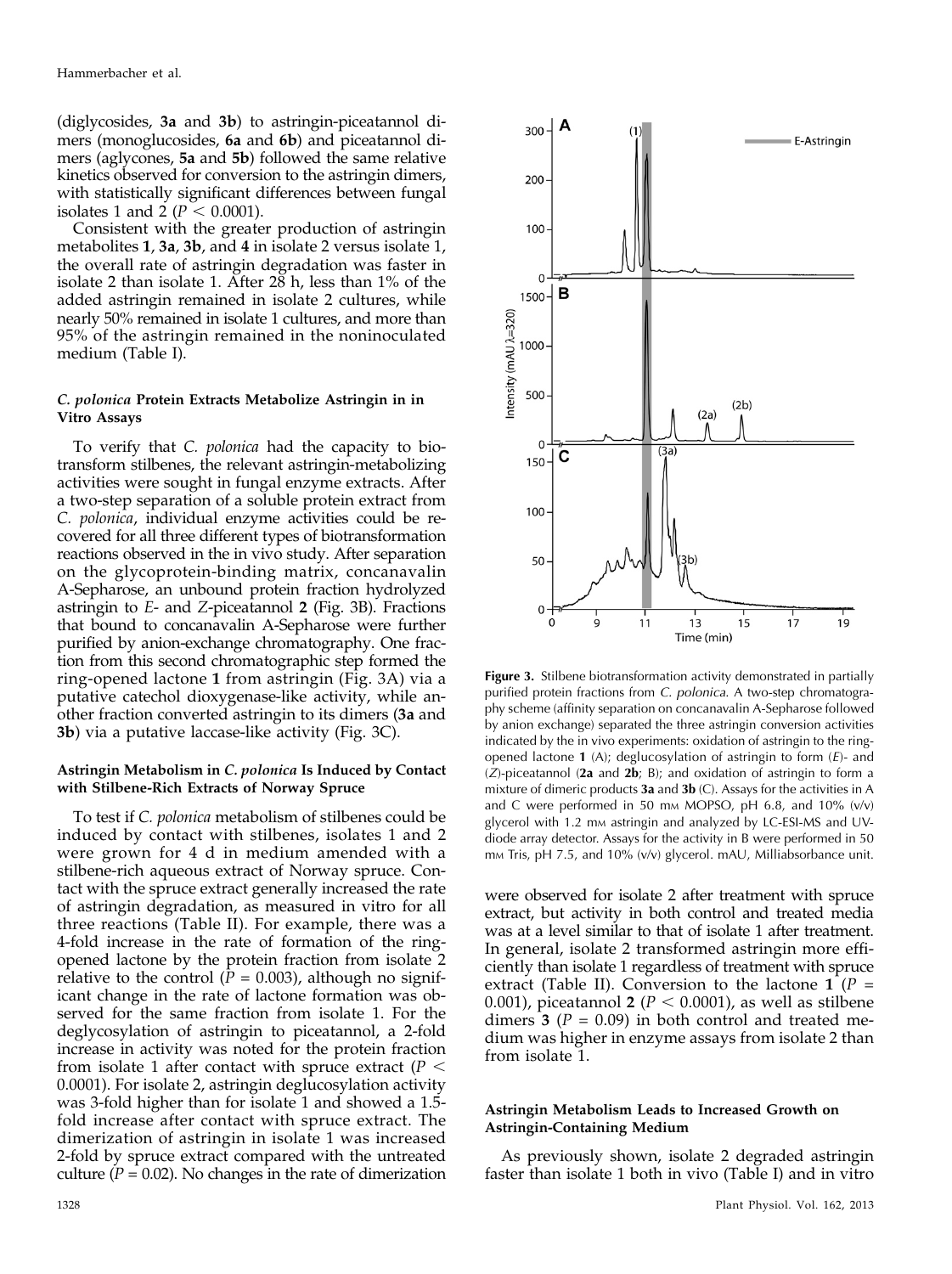Table II. Rates of astringin biotransformation by C. polonica after treatment with a phenolic extract from<br>Norway spruce

The conversion of astringin to ring-opened lactone, aglycone, and dimeric products was measured in vitro as  $\mu$ g product g<sup>-1</sup> fresh mycelium h<sup>-1</sup>  $\pm$  so for isolates 1 and 2. Treatment consisted of incubation with 40  $\mu$ g of Norway spruce methanol extract mL<sup>-1</sup> culture for 4 d. Controls were grown in medium without spruce extract ( $n = 4$  replicates per isolate per time point).

|                                                                                                                                                                                                                                        | Rate of Conversion |                                |                                     |                                                  |  |  |  |  |
|----------------------------------------------------------------------------------------------------------------------------------------------------------------------------------------------------------------------------------------|--------------------|--------------------------------|-------------------------------------|--------------------------------------------------|--|--|--|--|
| Astringin Products                                                                                                                                                                                                                     | Isolate 1          |                                | Isolate 2                           |                                                  |  |  |  |  |
|                                                                                                                                                                                                                                        | Control            | Treated                        | Control                             | Treated                                          |  |  |  |  |
| Ring-opened lactone (1)                                                                                                                                                                                                                | $0.021 \pm 0.003$  | $0.025 \pm 0.004$              |                                     | $0.043 \pm 0.022$ 0.187 $\pm$ 0.043 <sup>a</sup> |  |  |  |  |
| Aglycones $(2a \text{ and } 2b)$                                                                                                                                                                                                       | $0.112 \pm 0.024$  | $0.266 \pm 0.027$ <sup>a</sup> |                                     | $0.411 \pm 0.068$ $0.688 \pm 0.035$ <sup>a</sup> |  |  |  |  |
| Dimers $(3a \text{ and } 3b)$                                                                                                                                                                                                          | $0.112 \pm 0.093$  | $0.263 \pm 0.014^a$            | $0.223 \pm 0.056$ $0.275 \pm 0.033$ |                                                  |  |  |  |  |
| <sup>a</sup> Significant differences between control and treated rates ( $P < 0.05$ ). Activity for isolate 2 was always<br>rester than for isolate 1 for each reaction (reactions 1 and 2, $P \n\leq 0.05$ ; reaction 3, $P = 0.09$ ) |                    |                                |                                     |                                                  |  |  |  |  |

greater than for isolate 1 for each reaction (reactions 1 and 2,  $P < 0.05$ ; reaction 3,  $P = 0.09$ ).

(Table II). To determine if a greater rate of stilbene transformation was associated with increased fungal performance in the presence of astringin, the growth rate of the two C. *polonica* isolates was compared on artificial medium. On solid minimal medium, the growth rate of isolate 2 was higher than the growth rate of isolate 1 ( $P < 0.0001$ ), but the growth rates of both isolates declined similarly when the medium was amended with 100  $\mu$ g astringin mL<sup>-1</sup> medium (P < 0.0001). Thus, the relative growth rate of isolate 2 was higher than that of isolate 1 on artificial medium with astringin ( $P < 0.0001$ ; Fig. 4B).

#### C. polonica Can Use Caffeic Acid as Its Sole Carbon Source

The ring-opened lactone 1 has structural similarities to muconolactone, an intermediate in the  $\beta$ -ketoadipate pathway employed by microbes to utilize aromatic compounds as carbon sources (Harwood and Parales, 1996). To investigate if C. *polonica* could utilize stilbenes as a carbon source, an experiment was conducted where both isolates 1 and 2 were grown in sealed containers on medium containing different concentrations of  $[U^{-13}C]$ caffeic acid, a phenolic compound containing the same o-dihydroxyphenyl moiety, and conjugated C=C bond as astringin. The head space containing  $CO<sub>2</sub>$  arising from fungal respiration was sampled at intervals and measured by isotope ratio mass spectrometry. Increases in  $^{13}CO_{2}$ <sup>-12</sup>CO<sub>2</sub> ratios were observed in the head space of cultures containing isolate 2 for concentrations of  ${}^{13}C$ labeled caffeic acid ranging from 10 to 0.08  $\mu$ M, while little or no change in  ${}^{13}CO_2^{-12}CO_2$  ratios were detected in cultures containing isolate 1 (Fig. 4, C–F). The appearance of  ${}^{13}CO_2$  upon feeding [U- ${}^{13}$ C]caffeic acid was taken as evidence of caffeic acid metabolism.

## Utilization of Phenolics Is Associated with Fungal Virulence

To determine if the ability of C. polonica to metabolize phenylpropanoids was associated with virulence in Norway spruce, the performance of four isolates

(including the isolates 1 and 2 used previously) was assessed after inoculation in the bark of Norway spruce saplings. Virulence was assessed by measurement of lesion lengths, represented by the area of damage after vertical growth upward and downward through the phloem. More virulent fungi should produce longer lesions. The lesion lengths created by isolate 2 were more than twice as long as those created by isolates 1 and 4 ( $P < 0.0001$ ), whereas isolate 3 created a lesion over 2.5 times that of isolate 2 ( $P <$ 0.0001; Fig. 5A).

When these four isolates were grown on minimal medium containing caffeic acid as the sole carbon source, isolate 3 exhibited significantly greater mycelial growth ( $P < 0.0001$ ), followed by isolate 2. The least virulent isolates, 1 and 4, exhibited the poorest growth ( $P < 0.0001$ ; Fig. 5B). There is thus a correlation between fungal virulence and the utilization of aromatic compounds such as caffeic acid or astringin as a carbon source. Similar observations were made when an independent collection of C. polonica isolates, where the relative virulence is known (Krokene and Solheim, 2002), were compared for their growth rates on caffeic acid ([Supplemental Fig. S5](http://www.plantphysiol.org/cgi/content/full/pp.113.218610/DC1)).

#### **DISCUSSION**

The attack of bark beetles on their conifer hosts is frequently associated with infection by specialized fungi that are inoculated by the beetle. In this study, we investigated the biochemical adaptations that allow one such fungus, the ascomycete C. polonica, to colonize its host tree, Norway spruce. After inoculation into Norway spruce by the Eurasian spruce bark beetle (Ips typographus), C. polonica metabolizes the major antifungal phenolic compound produced in the bark. The stilbene astringin, a diaryl-ethene derivative, is metabolized to ring-opened lactones, aglycones, and dimers by fungal enzymes whose activities are induced when fungi are in a stilbene-rich environment. The ability of C. polonica to metabolize stilbenes and structurally similar phenolic compounds is directly correlated with its virulence in spruce bark and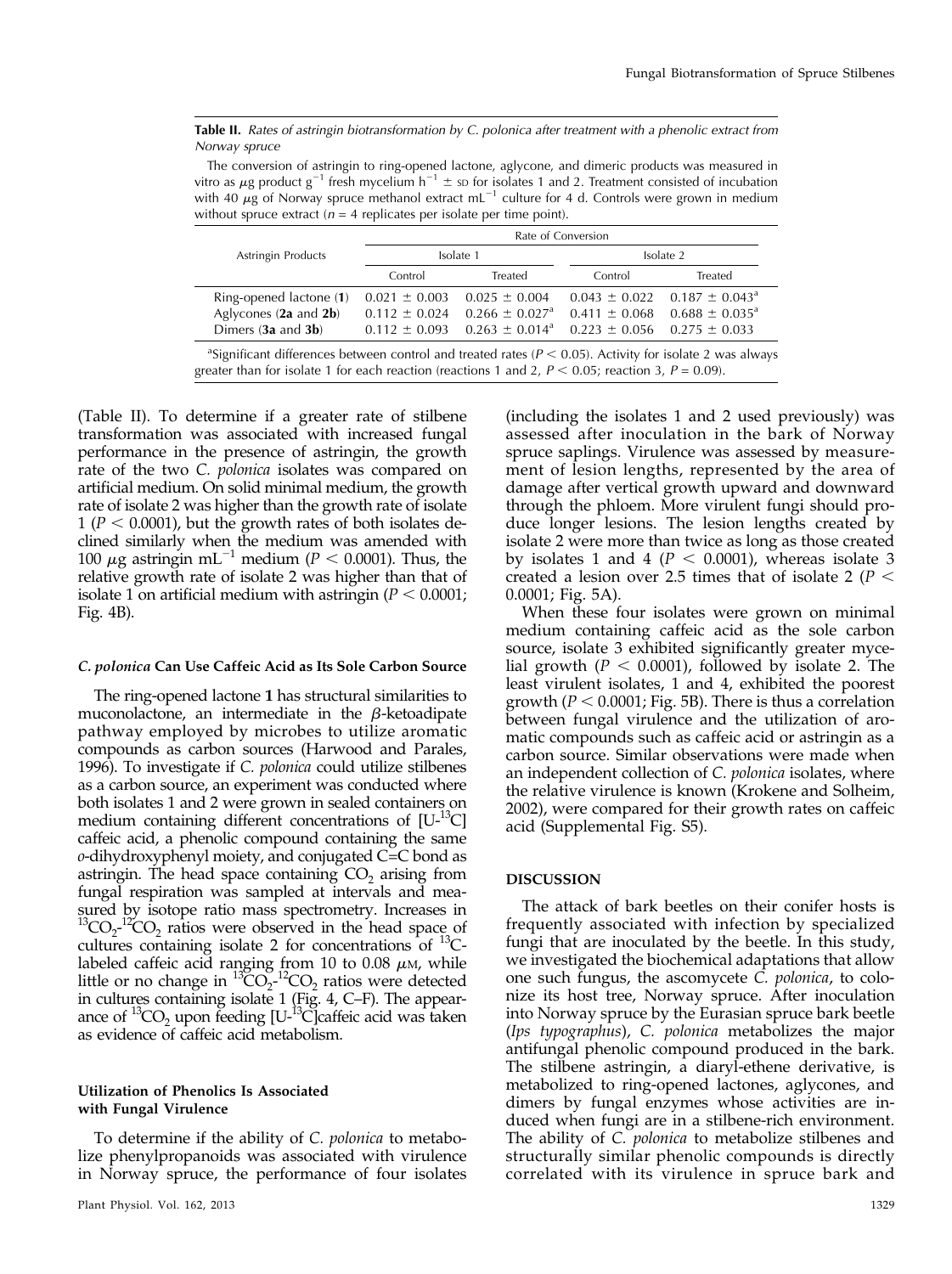

**Figure 4.** Relative growth of C. polonica isolates 1 and 2 in artificial medium amended with astringin in relation to the rates of phenolic biotransformation and the ability to utilize phenolics as sole carbon sources. A, Biotransformation. Depletion of astringin added to artificial medium over a period of 72 h was compared with changes in astringin concentration in sterile control medium ( $n = 4$ ). B, Growth. In vitro growth on solid minimal medium was determined in the presence of astringin relative to growth without astringin ( $n = 10$ ). Error bars in A and B represent st. C to F. Utilization. Changes in the ratio of <sup>13</sup>CO<sub>2</sub> to  ${}^{12}CO$ , were determined in fungal head space arising from respiration of  $[U^{-13}C]$ caffeic acid. Samples were collected over 18 d of fungal growth on agar containing 1 mm caffeic acid amended with 10  $\mu$ m (C), 2  $\mu$ M (D), 0.4  $\mu$ M (E), and 0.08  $\mu$ M (F) [U-<sup>13</sup>C]caffeic acid (n = 1). VPDB, Vienna Pee Dee Belemnite. [See online article for color version of this figure.]

appears to allow growth on stilbenes as a sole carbon source.

A number of previous studies had reported that the stilbene content of spruce bark declined during fungal attack (Brignolas et al., 1995; Viiri et al., 2001; Li et al., 2012). These declines were considered very puzzling because they occurred despite increases in the enzyme activity of STS (Brignolas et al., 1995), which catalyze the formation of the stilbene skeleton. Furthermore, increases in piceatannol concentrations (Viiri et al., 2001) and stilbene dimers (Li et al., 2012) were observed in spruce bark after C. polonica infection. Our results now clearly show that these metabolites originate from the fungal metabolism of host defense compounds and that C. polonica metabolism of stilbenes can override even increases in host stilbene biosynthesis.

Stilbenes have long been known as antifungal defenses in plants that inhibit fungal growth by interfering with microtubule assembly (Woods et al., 1995; Adrian et al., 1997), disrupting plasma membranes and uncoupling electron transport in fungal spores and germ tubes (Pont and Pezet, 1990; Adrian and Jeandet, 2012). It is not surprising that fungi specialized to live in stilbene-rich plant material, such as C. polonica, have developed mechanisms to circumvent the deleterious effects of these compounds. Here, we demonstrated that C. polonica not only metabolizes stilbenes but employs several different degradation routes. Using the tetrahydroxystilbene glucoside, astringin, which is produced in high amounts by Norway spruce, as a model, we identified ring-opened lactone, aglycone, and dimeric metabolites in C. polonica cultures. Some of these reaction types have been reported for other stilbenes (Breuil et al., 1998, 1999; Rodriguez-Bonilla et al., 2011). For example, stilbene dimer formation has been previously reported in the grape (Vitis vinifera) pathogen Botrytis cinerea. The dimerization of resveratrol and pterostilbenes has been shown to be an oxidative process involving the 4'-hydroxyl group of the stilbene skeleton and catalyzed by laccases and peroxidases (Breuil et al., 1998; Rodriguez-Bonilla et al., 2011).

Ring opening and lactonization has not previously been reported for stilbenes but is a logical early step of catabolism, since it results in a more polar product. Stilbenes exert their toxicity on fungi by diffusing through membranes into vegetative and reproductive structures (Adrian et al., 1998). A ring-opened and lactonized product with increased polarity should diffuse more slowly into fungal cells and, therefore, show decreased toxicity. Converting plant defense compounds to more polar products has been shown to be a successful detoxification strategy for other plant pathogens (Weltring and Barz, 1980; Esaki et al., 1998). A more recent study (Sobolev et al., 2006) reported the appearance of a novel stilbene phytoalexin in peanut (Arachis hypogaea) kernels infected by Aspergillus species. This compound has a prenylated but-2-enolide skeleton that bears a striking resemblance to the astringin lactone produced by C. polonica and so might also represent a fungal biotransformation product derived from a peanut phytoalexin.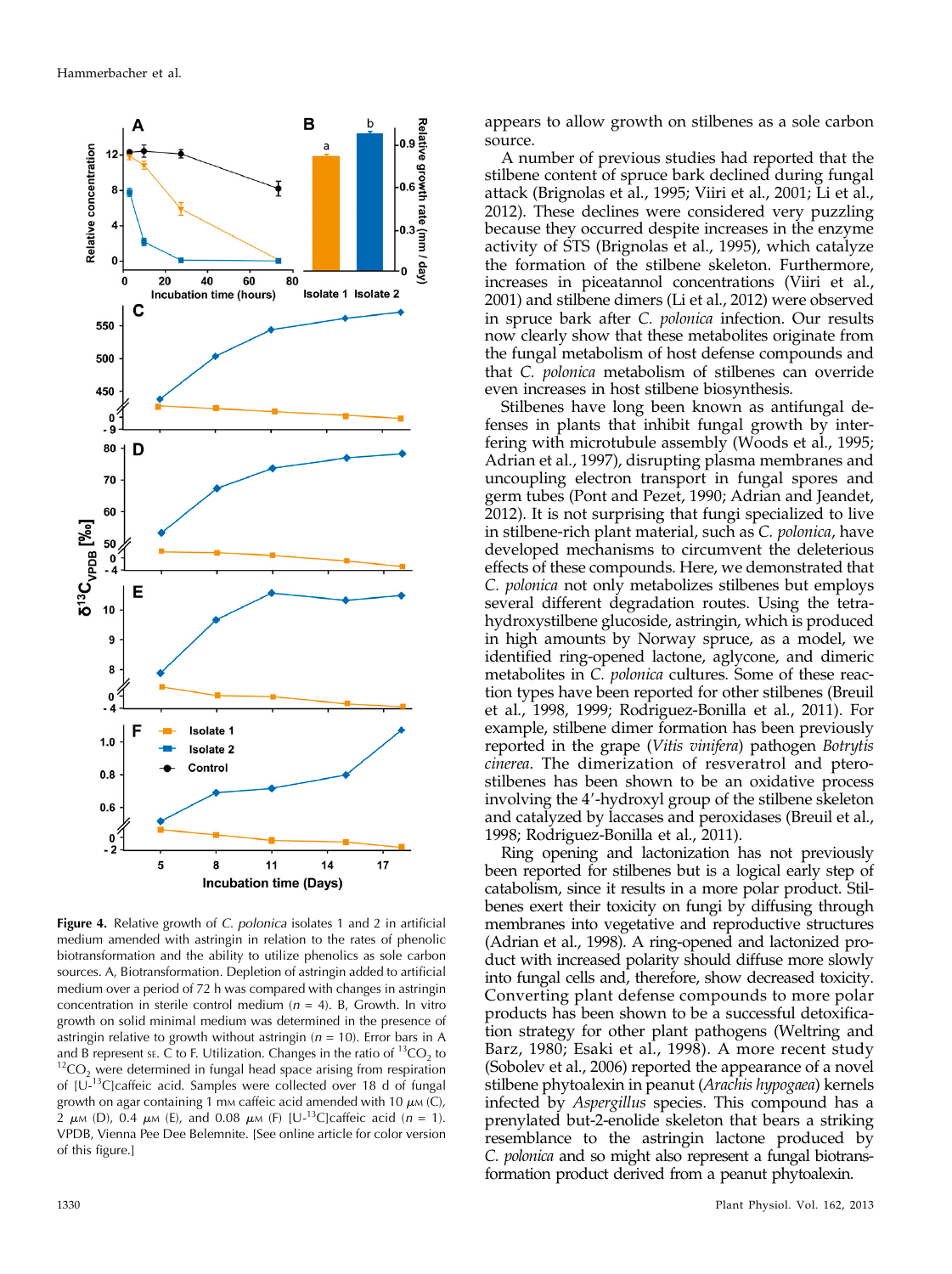

Figure 5. Relative virulence of C. polonica isolates in Norway spruce bark in relation to their ability to utilize phenolics as sole carbon sources. A, Virulence. Lesion lengths were measured in the bark of spruce saplings 28 d after inoculation  $(n = 5)$ . B, Utilization. Performance was determined on solid minimal medium with caffeic acid as the sole carbon source. Growth on caffeic acid was measured relative to growth on medium amended with Glc  $(n = 5)$ . Lowercase letters denote statistically significant differences in growth.

In contrast to ring opening, deglucosylation is a seemingly disadvantageous detoxification process for the fungus, as this releases a less polar product. In fact, activation of glycoside defense compounds by deglycosylation when cell compartments are disrupted by herbivore or pathogen attack is a common feature of many plant defenses (Morant et al., 2008), and glycosylation is a known detoxifying mechanism of certain plant pathogens (Pedras et al., 2004). However, in a relatively nutrient-poor environment like Norway spruce phloem and sapwood, it might be advantageous for fungal pathogens with high tolerance to stilbenes to deglucosylate them and utilize the free Glc moieties as an energy source. Nevertheless, it is interesting that, in our study, the more virulent C. *polonica* strain relied less on deglycosylation and more on the other catabolic routes, ring-opened lactone formation and dimerization.

In this study, we demonstrated that metabolism of stilbenes was inducible by a crude stilbene-rich extract prepared from Norway spruce. The induction of detoxification pathways upon contact with plant antifungal defenses has been reported for other phytopathogenic fungi. Among phenolic compounds, caffeic acid induces the transcription of a gene cluster involved in the  $\beta$ -ketoadipate pathway in Cochliobolus heterostrophus, the causal agent of southern corn leaf blight (Shanmugam et al., 2010), while phenolic compounds and pectin induce laccases responsible for stilbene dimerization in B. cinerea (Gigi et al., 1980). However, not all detoxification pathways are inducible. In Grosmannia clavigera, a bark beetle-vectored fungal pathogen of pine (Pinus spp.), genes putatively involved in polyphenol detoxification were not observed to be induced by a pine phloem extract, which presumably would contain phenolic substances (Hesse-Orce et al., 2010).

The ability of plant pathogens to metabolize antifungal defenses has been shown to be an important virulence factor. For example, the virulence of pathogens on pea (Pisum sativum) plants depends on their ability to detoxify the pea phytoalexin pisatin (Van Etten et al., 2001), and the virulence of B. cinerea isolates on grape could be at least partially correlated with their ability to metabolize stilbenes (Sbaghi et al., 1996). Moreover, in G. clavigera, it was shown that the export of antifungal components of pine resin by an ATP-binding cassette transporter is essential for fungal growth in its host (Wang et al., 2013). In this study, we show that the virulence of C. polonica correlated with differential usage of the various pathways for stilbene biotransformation and the degradation of structurally similar compounds. Biotransformation pathways were generally induced in response to a spruce stilbene-containing extract. However, the more virulent isolate had higher constitutive enzyme activity for all three pathways, ring-opened lactone formation, deglucosylation, and dimerization, than the less virulent isolate. Moreover, application of spruce extract led to a significant increase in the rate of ring opening and deglucosylation.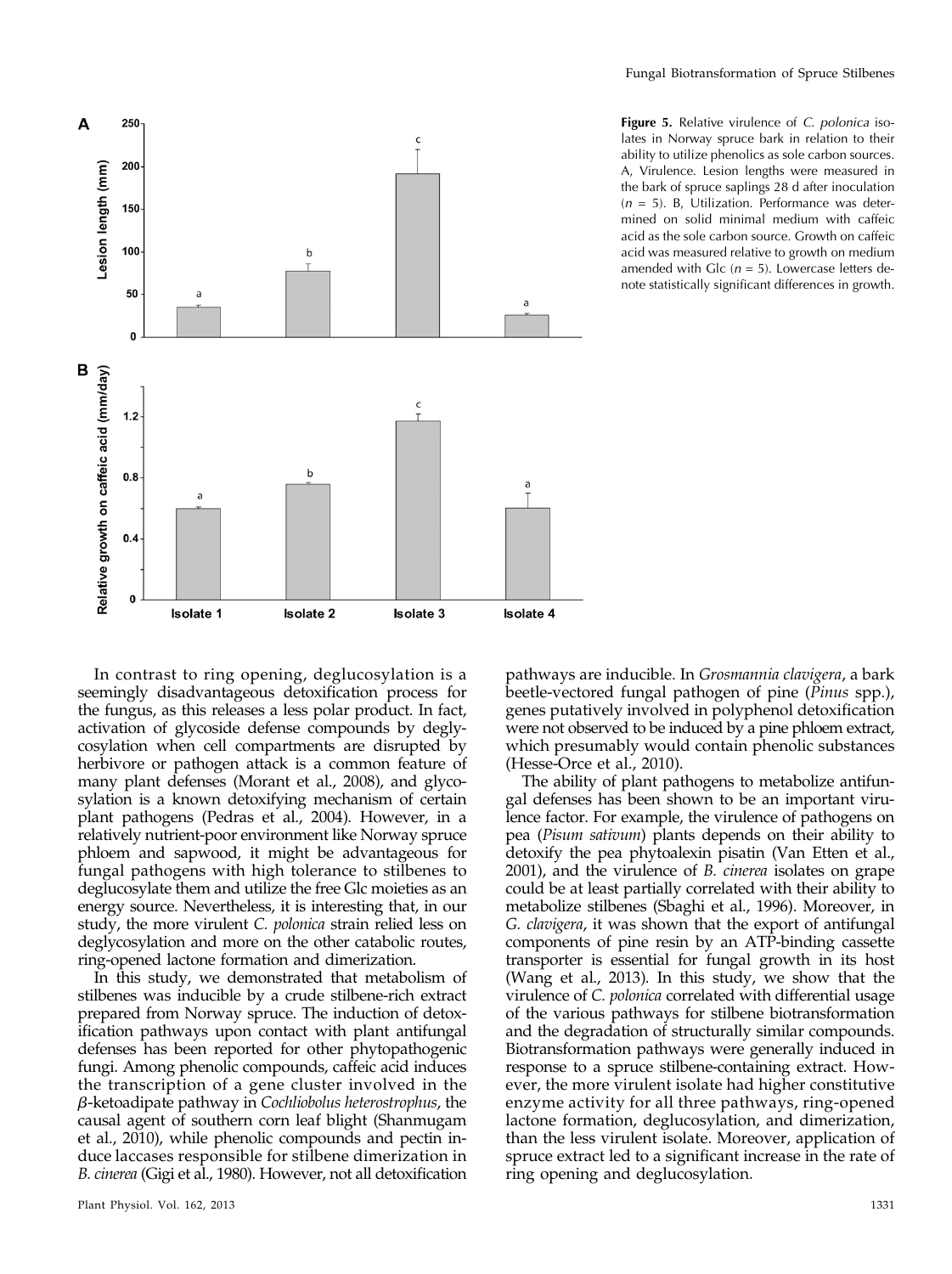The metabolism of Norway spruce stilbenes by C. polonica may serve not only to detoxify them but also to provide the fungus with nutrition. Other aromatic compounds, such as lignin breakdown products, have been shown to be metabolized by the  $\beta$ -ketoadipate pathway in soil bacteria and fungi, yielding energy, reducing equivalents, and releasing  $CO<sub>2</sub>$  (Harwood and Parales, 1996). The structural similarities between the ring-opened lactone formed from astringin and an intermediate in the  $\beta$ -ketoadipate pathway hinted that stilbenes might also be further catabolized by C. polonica via this process. Using caffeic acid, whose structure closely matches that of astringin in the region of the molecule giving rise to the ring-opened lactone, we established that virulent C. *polonica* isolates did employ this aromatic compound as an energy source based on release of  ${}^{13}CO_2$  from  $[U^{-13}C]$ caffeic acid and growth on caffeic acid as a sole carbon source. Thus, C. polonica could conceivably use the stilbenes of its host tree as nutrients, resulting in an increased growth rate and more successful colonization of the tree. The use of host defense chemicals as a carbon source to support the growth of a bark beetle-associated fungus has also previously been reported for the mountain pine beetle associate G. clavigera, which can grow on monoterpene compounds of pine resin as a sole carbon source (DiGuistini et al., 2011).

The fungus C. polonica and the bark beetle are frequent associates that are usually viewed as killing their Norway spruce host by their combined efforts (Franceschi et al., 2005), but this opinion is not universally accepted (Six and Wingfield, 2011). In any case, the exact basis for their mutualism is not fully understood (Paine et al., 1997). It has been proposed that the fungus benefits by being dispersed to new hosts and gaining entry into the tree. The beetle, on the other hand, may benefit if the fungus helps weaken or kill the tree, since tree death is essential for beetle reproduction (Franceschi et al., 2005). Our study demonstrates that fungal growth in the stilbene-rich bark of Norway spruce depends on successful metabolism of these host defense compounds, which should also benefit the bark beetle by neutralizing tree defenses.

An alternative explanation for the cooccurrence of bark beetles with C. *polonica* might be the nutritional benefits associated with polyphenol biotransformation by the fungus. Degradation of stilbenes may benefit bark beetles by improving the quality of substrate available for feeding their larvae, since the stilbenes remaining in the bark could be toxic. For example, the catechol groups present in the astringin core structure may be spontaneously or enzymatically rearranged to form reactive quinones (Haruta et al., 2001; Lin et al., 2010) under the semialkaline conditions prevailing in beetle guts (Balogun, 1969). These quinones can then alkylate reactive nucleophiles such as sulfhydryl and amino groups in proteins or amino acids (Felton et al., 1992; Son et al., 2010). Protein alkylation may reduce the nutritional quality of ingested food or destabilize the peritrophic membrane in the bark beetle gut

(Barbehenn et al., 2008). Lactonization or dimerization of the catechol groups, as we showed for C. polonica, should prohibit quinone formation and thus protect bark beetles from the harmful effects of stilbene defense compounds.

We have shown in this study that C. polonica can transform phenolic defense compounds from Norway spruce and that it is even able to use these compounds as its sole carbon source. Further research should reveal more about how the biochemical capabilities of this fungus can contribute to its relationship with bark beetles and how its metabolism of spruce defenses modifies host tree resistance to both the fungus and the beetle.

# MATERIALS AND METHODS

## Inoculation of Norway Spruce Saplings with Ceratocystis polonica

Eight-year-old Norway spruce (Picea abies) saplings originating from the 3369- Schongau clone (Samenklenge and Pflanzengarten) were grown in an outdoor plot for 4 years prior to the experiment. Two C. polonica isolates (CMW 7749 = isolate 1 and CMW 7135 = isolate 2) were provided by the culture collection of the Forestry and Agricultural Biotechnology Institute (University of Pretoria). These were characterized as the least and most virulent, respectively, out of 12 isolates by measurement of lesion lengths created after inoculation of mature spruce trees (Marin, 2003). Both were grown on 2% (w/v) malt extract agar for 14 d at 25°C. Inoculations of saplings with C. polonica isolates 1 and 2 were performed 3 weeks after buds had broken during the flush of spring growth (June 10, 2008). A bark plug, 8 mm in diameter, was removed midway between the second and third branch whorl from the upper part of the sapling (2-year-old segment) with a cork borer. An 8-mm plug from one of the two C. polonica cultures was placed into the wound with the mycelium oriented toward the wood surface and sealed with Parafilm. For the control treatment, plugs of sterile malt extract agar were inserted into the wound. All treatments were applied during the same growth phase.

Bark tissue samples from five inoculated and five wounded saplings were harvested 2, 7, 14, and 28 d after the onset of the experiment. Five nonwounded control saplings were harvested at 2 d after the onset of the experiment. Fungal lesions were measured with a caliper. Bark material was flash frozen immediately after harvest in liquid nitrogen and stored at  $-80^{\circ}$ C.

Inoculations of isolates 2, 3, and 4 were performed as described above using a 5-mm cork borer to wound 5-year-old clonal Picea glauca saplings. Lesion length data from this experiment were related to data from the first experiment by comparison of lesions of isolate 2 under the different conditions.

#### Quantitative Real-Time PCR of STS from Norway Spruce

Total RNA from inoculated treatment and wounded control bark was isolated with the Invitrap Spin Plant RNA Mini Kit (Invitek) following the protocols of the manufacturer except that an additional DNA digestion step was included (RNase Free DNase set; Qiagen). RNA was quantified by spectrophotometry. Reverse transcription of 1  $\mu$ g of RNA into complementary DNA (cDNA) was achieved by using SuperScript II reverse transcriptase (Invitrogen) and 50 pmol of PolyT  $(12-18)$  primer (Invitrogen) in a reaction volume of 20  $\mu$ L. cDNA was diluted to 10% (v/v) with deionized water. One microliter of diluted cDNA was used as template for quantitative real-time PCR in a reaction mixture containing Brilliant SYBR Green QPCR Master Mix (Stratagene), 10 pmol of forward primer, and 10 pmol of reverse primer. PaSTS transcripts were amplified using the forward primer 5'-GTGGCGAGCAGAACACAGACTTC-3' and the reverse primer 5'-CAGCGATGGTACCTCCATGAACG-3'. This primer pair was designed to amplify 140 bp of both STS1 (GenBank accession no. JN400048) and STS2 (GenBank accession no. JN400047) simultaneously. PCR was performed using a Stratagene MX3000P thermocycler using the following cycling parameters: 5 min at 95°C, followed by 40 cycles of 30 s at 95°C, 30 s at 55°C, and 30 s at 72°C, and a melting curve analysis from 55°C to 95°C. Reaction controls included nontemplate controls as well as non-reverse-transcribed RNA. STS gene abundance was normalized to the abundance of the Norway spruce ubiquitin gene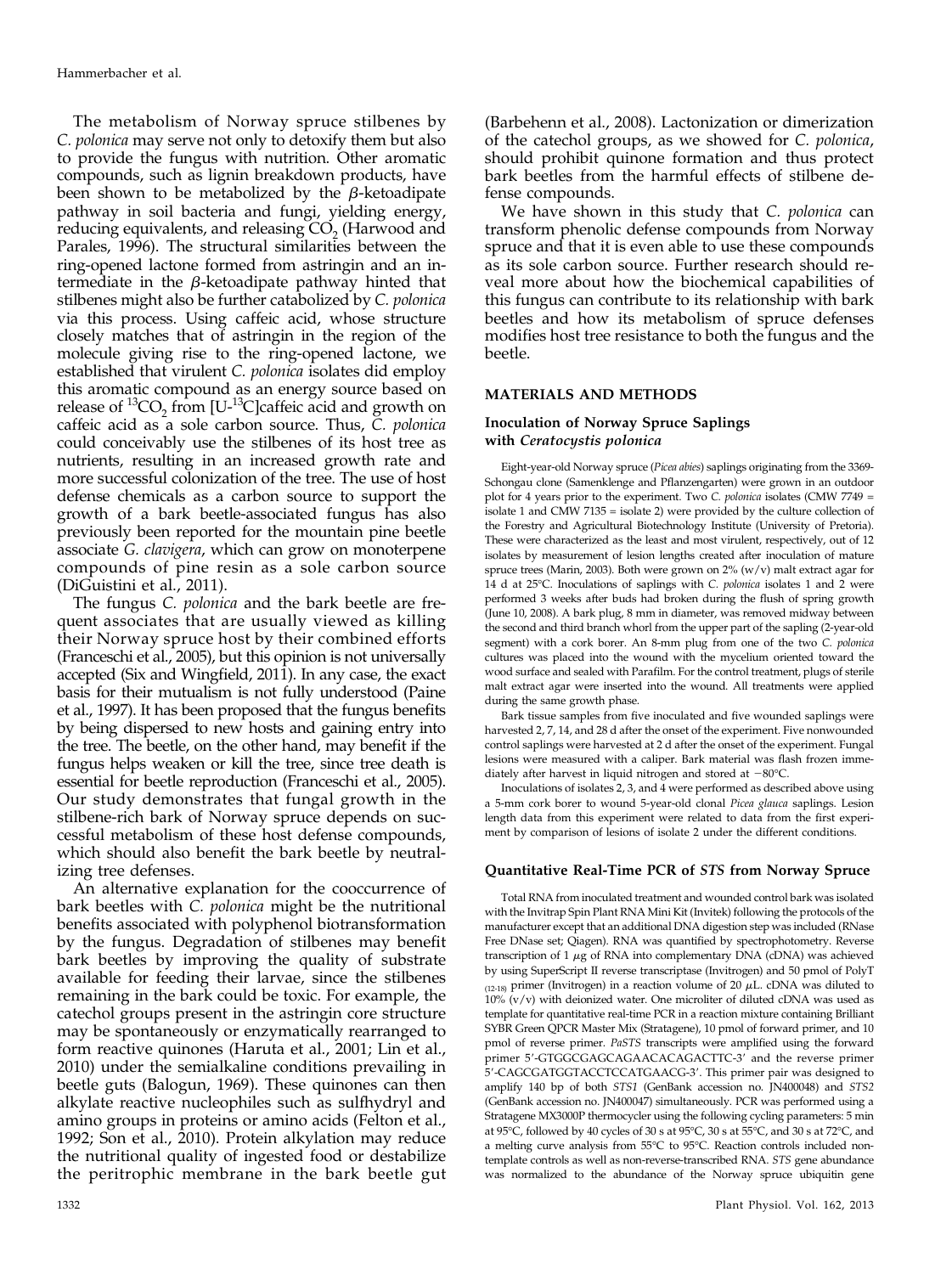(Schmidt et al., 2010; GenBank accession no. EF681766) amplified with the forward primer 5'-GTTGATTTTTGCTGGCAAGC-3' and the reverse primer 5'-CACCTCTCAGACGAAGTAC-3'. Relative transcript abundance was calculated from three technical replicates of five biological replicates and calibrated against the transcript abundance of five nonwounded control saplings (relative transcript abundance = 1).

## Phenolic Extraction from Spruce to Investigate Changes after C. polonica Infection

For the extraction of phenolic compounds, spruce tissue was ground to a fine powder under liquid nitrogen and lyophilized. Approximately 40 mg of dried tissue was extracted with 2 mL of HPLC-grade methanol for 4 h at 4°C. Insoluble material was pelleted by centrifugation, and the supernatant was recovered. Insoluble material was reextracted with 1.5 mL of methanol for 16 h. Extracts were combined and evaporated to dryness under a stream of nitrogen. Dried samples were redissolved in 1 mL of methanol containing 100  $\mu$ g mL<sup>-1</sup> of the internal standard apigenin glucoside. For liquid chromatography (LC)-electrospray ionization (ESI)-mass spectrometry (MS), samples were diluted to 20%  $(v/v)$  with water.

#### HPLC-ESI-MS

Phenolic metabolites from spruce bark and astringin biotransformation products were separated on a Nucleodur Sphinx RP18ec column with dimensions of 250  $\times$  4.6 mm and a particle size of 5  $\mu$ m (Macherey-Nagel) using an 1100 series HPLC apparatus (Agilent Technologies). The total mobile phase flow rate for chromatographic separation was 1.0 mL  $min^{-1}$ . The column temperature was maintained at 25°C. Phenolic compounds from spruce and fungal biotransformation were separated using 0.2% (v/v) formic acid and acetonitrile as mobile phases A and B, respectively, with the following elution profile: 0 to 1 min, 100% A; 1 to 25 min, 0% to 65% B in A; 25 to 28 min, 100% B; and 28.1 to 32 min, 100% A. Products from enzyme assays were separated with the following elution profile: 0 to 1 min, 100% A; 1 to 18 min, 0% to 100% B in A; 18 to 19 min, 100% B; and 19.1 to 22 min, 100% A.

Compound detection and quantification were accomplished with an Esquire 6000 ESI ion-trap mass spectrometer (Brucker Daltronics). Flow coming from the column was diverted in a ratio of 4:1 before entering the mass spectrometer electrospray chamber. The MS device was operated in negative mode scanning mass-to-charge ratio between 50 and 1,600 with an optimal target mass of mass-to-charge ratio 405. The mass spectrometer was operated using the following specifications: skimmer voltage, 60 V; capillary voltage, 4,200 V; nebulizer pressure, 35 p.s.i.; drying gas, 11 L min<sup>-1</sup>; gas temperature, 330 $^{\circ}$ C. Capillary exit potential was kept at  $-121$  V.

Compounds in chromatograms were identified based on retention time, their apparent molecular masses, and fragmentation spectra ([Supplemental](http://www.plantphysiol.org/cgi/content/full/pp.113.218610/DC1) [Table S3; Supplemental Fig. S4](http://www.plantphysiol.org/cgi/content/full/pp.113.218610/DC1)) and ultimately by NMR (see below). Brucker Daltronics Quant Analysis version 3.4 software was used for data processing and compound quantification using a standard smoothing width of 3 and Peak Detection Algorithm version 2. Linearity in ionization efficiencies was verified by analyzing serial dilutions of randomly selected samples. Ion suppression was controlled for by calculating analyte-to-internal standard ratios in serially diluted samples in which the internal standard was maintained at the same concentration. An external calibration curve for astringin was created by linear regression. Variability in the processing of individual samples was corrected by adjustment relative to the internal standard, the flavonoid apigenin glycoside.

## In Vivo Biotransformation of Astringin by C. polonica in Culture

C. polonica isolate 1 and isolate 2 were grown on  $2\%$  (w/v) malt extract agar for 12 d at 25 $^{\circ}$ C in darkness. Agar plugs (diameter = 4 mm) from stationary cultures were placed in 15-mL test tubes for biotransformation assays. Then, 2 mL of sterile 2% (v/v) malt extract amended with astringin to a final concentration of 2 mg  $mL^{-1}$  was added to the test tubes and incubated at 28°C with shaking at 220 rpm. Negative control treatments contained astringinamended medium without fungus and fungus grown in medium without astringin. Cultures were harvested 4, 8, 24, and 72 h after the onset of the experiment. Biotransformation processes were stopped by adding 50  $\mu$ L of HCl (2 N) to the test tubes. The internal standard apigenin-3-O-glucoside was added to a final concentration of 0.1 mg  $\mathrm{mL^{-1}}$  prior to analysis by LC-ESI-MS. The concentrations of biotransformation products were calculated relative to the internal standard.

## Preparation of Astringin Biotransformation Products for NMR Analysis

Culture medium samples from biotransformation experiments were first subjected to SPE with RP-18 as the stationary phase. After loading, the columns were washed with water, dried with nitrogen gas, and finally eluted with methanol. The methanol extracts were separated by means of HPLC, and peaks of interest were collected online by postcolumn SPE. The HPLC-SPE system consisted of an Agilent 1100 chromatography system (Agilent Technologies) and a J&M photodiode array detector (J&M Analytik) connected to a Spark Prospekt 2 SPE device (Spark Holland) equipped with HySphere resin general phase cartridges (10  $\times$  2 mm, 10  $\mu$ m). Separations were performed with linear gradient elution, with water (A) and methanol (B) as solvents, both containing 0.1% formic acid: 0 to 1 min, 100% A; 1 to 20 min, 0% to 100% B in A; 20 to 25 min, 100% B; 25 to 27 min, 100% to 0% B in A; 27 to 34 min, 100% A. The column was a Macherey-Nagel Isis RP-18e column (250  $\times$  4 mm). The make-up flow for postcolumn SPE trapping was set to 2.5 mL  $min^{-1}$  using HPLC-grade water. The SPE cartridges were subsequently dried using pressurized nitrogen. HPLC-grade acetonitrile was used to extract the trapped analytes from the general phase cartridges into HPLC glass vials. After evaporation to dryness using nitrogen gas, the samples were reconstituted with 80  $\mu$ L of MeOH- $d_4$  and DMSO- $d_6$ , transferred into 2-mm (i.d.) capillary NMR tubes, and subjected to NMR measurements. Hystar 3.2 software was used to coordinate the LC-SPE experiments, and Topspin 2.1 software was used to control the NMR spectrometer and to perform data processing.

#### NMR and High-Resolution MS Analysis of Astringin Biotransformation Products

 $^{1}$ H-NMR,  $^{13}$ C-NMR,  $^{1}$ H- $^{1}$ H-correlation spectroscopy, total correlated spectroscopy, heteronuclear multiple bond correlation, and heteronuclear single quantum coherence spectra were measured on a Bruker Avance 500 NMR spectrometer (Bruker Biospin) operating at 500.13 MHz for <sup>1</sup>H and 125.75 MHz for  $^{13}$ C. An inverse triple channel cryoprobe (5 mm) was used to measure spectra at a probe temperature of 300 K. Spectra are referenced to the residual solvent signals: for methanol- $d_4$  at  $\delta$  3.31/49.05 ppm and for DMSO- $d_6$ at  $\delta$  2.49/39.51 ppm. Capillary tubes (2 mm i.d.) were used for all NMR measurements.

Attempts to determine the structure of compound 1 in methanol- $d_4$  resulted in degradation during time-consuming two-dimensional heteronuclear experiments. Thus, DMSO- $d_6$  was used.

High-resolution MS was recorded on a ultra-performance liquid chromatography-MS/MS system consisting of an Ultimate 3000 series Rapid Separation LC (Dionex) system and an Orbitrap mass spectrometer (Thermo Fisher Scientific). Ultra-performance liquid chromatography was performed using a Dionex Acclaim C18 column (150  $\times$  2.1 mm  $\times$  2.2  $\mu$ m) at a constant flow rate of 300  $\mu$ L min<sup>-1</sup>. A binary solvent system of water (A) and acetonitrile (B), both containing 0.1% formic acid, was used as follows: 0 min, 20% B in A; 0 to 6 min, 20% to 95% B in A; 6 to 10 min, 95% B; 10 to 14 min, 20% B in A. Full-scan mass spectra were generated using 30,000 resolving power: the mass accuracy was better than 3 ppm.

#### Partial Purification of Fungal Protein Fractions Showing Stilbene Biotransformation Activity

C. polonica isolates 1 and 2 were cultured in  $10\%$  (v/v) carrot (Daucus carota) juice liquid culture for 6 d, harvested by centrifugation, and lyophilized. Dried material was finely ground using a vibrating ball mill. Powdered mycelium (0.5 g) was extracted with 10 mL of extraction buffer (50 mm Tris, pH 7.5, 5 mm ascorbic acid, 5 mm dithiothreitol, 10 mm MgCl<sub>2</sub>, 10 mm CaCl<sub>2</sub>, 10 mm MnCl<sub>2</sub>, 0.5 m NaCl, 10% glycerol, 1% polyvinylpyrrolidone [molecular weight of 360,000], 4% polyvinylpolypyrrolidone, and 0.1% Tween 20) at 4°C for 30 min with shaking. Crude fungal protein extract in extraction buffer was loaded onto an open column of concanavalin A-Sepharose (GE Healthcare) with a bed volume of 5 mL. The protein extract was incubated with the concanavalin A matrix for 30 min at 4°C before washing unbound proteins off with 5 bed volumes of washing buffer (50 mm Tris, pH 7.5, 0.5 m NaCl, and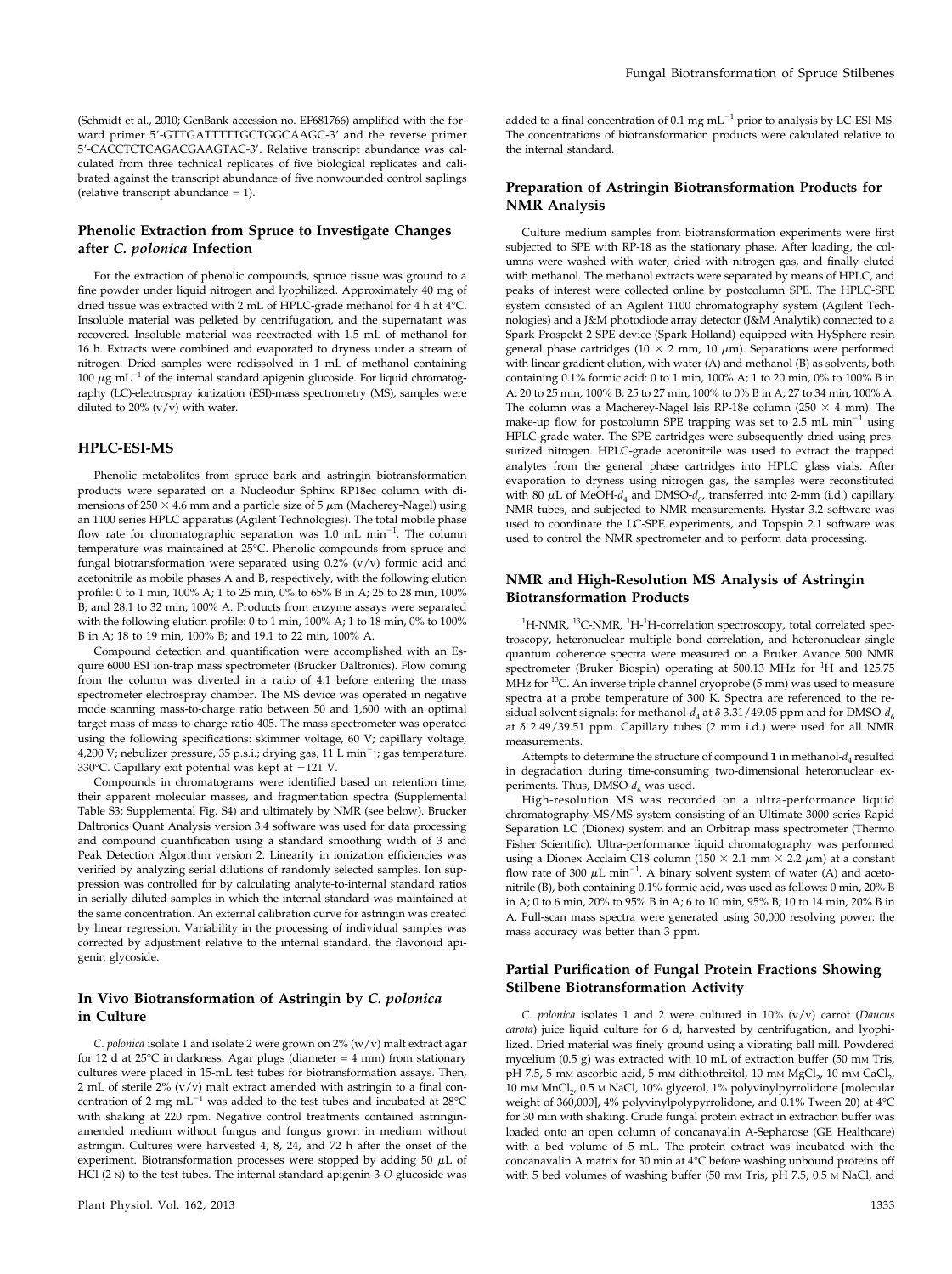10% glycerol). Elution of bound proteins was achieved using 2 column volumes of washing buffer amended with 500 mm  $\alpha$ -D-methylglucopyranoside. Proteins from the column eluate were desalted at  $4^{\circ}$ C into 50 mm 3-(Nmorpholino)-2-hydroxypropanesulfonic acid (MOPSO; pH 6.8) containing 10% glycerol using a HiPrep 26/10 (GE Healthcare) desalting column on an ÄKTA 900 chromatography system (GE Healthcare). The desalted protein fraction was loaded onto a 5-mL DEAE-Sepharose column and washed with 2 column volumes of DEAE washing buffer (50 mm MOPSO, pH 6.8, and 10% glycerol) at a flow rate of 5 mL  $min^{-1}$ . Proteins were eluted from the column with DEAE wash buffer adjusted with NaCl using a step-wise gradient (100 mM, 200 mM, 300 mM, 500 mM, and 1 <sup>M</sup> NaCl). Elution steps and fraction volumes were 10 mL. Stilbene biotransformation activity was determined for crude extracts as well as for proteins that were eluted from the concanavalin A- and DEAE-Sepharose columns and for samples from the flow through of both columns. Enzyme activities were assayed in  $300-\mu$ L reaction volumes containing  $200 \mu L$  of enzyme from the purification steps described above and  $100 \mu$ g of astringin in DEAE washing buffer. Reaction mixtures were incubated at 30°C for 4 h before stopping the reaction with 10  $\mu$ L of 0.1 N HCl. After removing the protein by centrifugation, 20  $\mu$ L of the reaction mixture was analyzed by LC-ESI-MS.

#### In Vitro Assay of Astringin Biotransformation Activity

Mycelium was cultured as above for 3 d. Each culture (10 mL) was subcultured in 50 mL of  $10\%$  (v/v) carrot medium. To determine if the biosynthesis of enzymes for stilbene biotransformation could be induced, the medium of four biological replicates was amended with 4 mg of crude spruce extract (methanol-soluble bark extract with solvent evaporated) in 2 mL of sterile water. As controls, four other replicates were subcultured after adding sterile water instead of spruce extract. Subcultured mycelium was harvested after 4 d by centrifugation and ground to a fine powder using a mortar and pestle. Then, 100 mg of ground mycelium was extracted with 5 mL of extraction buffer as above. Insoluble material was removed from extracts by centrifugation, and the resulting supernatant was filtered with a syringe filter with an exclusion size of  $0.2 \mu m$ .

Astringin biotransformation activity was assayed at 30°C in 2-mL reaction volumes containing fungal protein in extraction buffer and 100  $\mu$ g mL<sup>-1</sup> astringin. A 200- $\mu$ L subsample was taken from each assay reaction 45 min and 2, 4, and 8 h after the assays were initiated. The biotransformation reaction was stopped and analyzed as above.

#### Assessment of Fungal Growth in the Presence of Astringin

Petri dishes with synthetic nutrient agar (Nirenberg and O'Donnell, 1998) amended with astringin were prepared by cooling the autoclaved medium to 55°C and adding astringin in ethanol to a final concentration of 100  $\mu$ g mL<sup>-</sup> medium. Medium for negative control treatments was amended with ethanol only. Medium (25 mL) was dispensed in petri dishes (diameter = 10 cm). After the medium set, agar plugs (diameter = 4 mm) from 14-d-old C. polonica stationary cultures (isolate 1 or 2) were placed in the middle of each petri dish. Cultures were sealed with Parafilm and incubated at 26°C. Diameters of the expanding fungal cultures were measured every 24 h for 5 d. Growth rates were calculated using the slope of linear growth curves. Relative growth on astringin was calibrated against the mean growth rate of each isolate on control medium (100%) by calculating the fraction of each isolate's growth rate on astringin.

#### Phenolic Extraction from Spruce to Induce Fungal Biotransformation Pathways

Finely ground lyophilized spruce bark (100 g) was extracted overnight with 400 mL of methanol. The mixture was filtered and the solvent was removed under reduced pressure in a rotary evaporator (Buechi Rotavapor R-114). The dried extract was weighed and redissolved in sterile water to a concentration of 2 mg m $\mathrm{L}^{-1}.$ 

# Measurement of Fungal Utilization of Caffeic Acid as a Carbon Source

Synthetic nutrient agar (Nirenberg and O'Donnell, 1998) was prepared. Modified synthetic nutrient agar was prepared by replacing Glc and Suc with

the equivalent amount of caffeic acid. Agar plugs (5-mm diameter) from fungal cultures (isolates 1–4 and 1994-169/113, 1980-53/7/A, 1993-208/115, 1980-53/ 7/B, 1980-53/7/C, and 1980-53/7/A'; Krokene and Solheim, 2002) were plated on both synthetic nutrient agar and modified synthetic nutrient agar and grown at 25°C in the dark for 14 d. Radial mycelial growth was measured every 2 to 5 d, and growth rates were calculated as above. Relative growth rates were determined by normalization with growth on synthetic nutrient agar.

Water agar (2.5%,  $w/v$ ) amended with 1 mm caffeic acid was prepared. Filter-sterilized caffeic acid with a natural  ${}^{13}C^{-12}C$  carbon isotope ratio (Sigma) was mixed with [U-13C]caffeic acid (Campro Scientific) at ratios of 100:1, 100:0.2, 100:0.04, and 100:0.008 in different batches of medium. The growth medium (2 mL) was dispensed into heat-sterilized 10-mL vials (Exetainer; Labco). Mycelial plugs (length approximately 2 mm) from isolate 1 or isolate 2 stationary cultures, grown on modified synthetic nutrient agar containing 2 mm caffeic acid with a natural  ${}^{13}C_{1}{}^{12}C$  carbon isotope ratio, were placed onto the medium inside the vials and sealed with a septum under open-air conditions. Using an autosampler (CTC Combi-PAL; CTC Zwingen),  $200 - \mu L$  air aliquots were taken from each vial 5, 8, 11, 15, and 18 d after initiating the experiment. The aliquots were injected into a homemade, room temperature, constant pressure gas chromatograph modified from a commercial GC/ general phase system (Thermo Fisher Scientific). Between the injector and a 30-m Poraplot Q capillary column, a Nafion (a sulfonated tetrafluoroethylenebased fluoropolymer; Perma Pure Products) online water-removal unit was placed. A second such unit was mounted postcolumn, followed by a third water-removal step realized by immersing the transfer line into a dry ice bath. The transfer line led to an active open splitter that was connected to an isotope ratio mass spectrometer (Delta<sup>+</sup> XL; Thermo Fisher Scientific). The open splitter reduces the effluent such that only the eluting  $CO<sub>2</sub>$  peak enters the mass spectrometer; other air constituents (mainly nitrogen, oxygen, and argon) are diverted to the vent and do not interfere with the isotopic analysis. Before each sample was injected, air from a continuously bleeding reference air tank, whose mixing ratio and isotopic composition were independently calibrated at the Max Planck Institute for Biogeochemistry, was analyzed. In addition, control samples were included for each  ${}^{13}C^{-12}C$  caffeic acid ratio from medium incubated without fungus.

The actual  ${}^{13}CO_{2}$ - ${}^{12}CO_{2}$  ratio values in air samples from control and sample vials were calculated from the measured  $\delta^{13}$ C values using the International Union of Pure and Applied Chemistry reference value of 0.0111802 for  ${}^{13}CO_2$ :<sup>12</sup>CO<sub>2</sub> ratio in the international Vienna Pee Dee Belemnite reference (Zhang et al., 1990; Werner and Brand, 2001). Then, isotopic enrichment of fungal samples was obtained by subtracting the measured  $\delta^{13}C$  values of the blank samples without fungus.

#### Statistical Analysis

The results are presented graphically as means  $\pm$  sE. Tabulated results are presented as means  $\pm$  sp. The normality of data was tested for with the Shapiro-Wilk test. The statistical significance of differences in PaSTS transcript accumulation and stilbene concentrations in living trees was determined using linear models with tree responses as the dependent variable and time as the explanatory variable on log-transformed data. Differences between fungal biotransformations of astringin as well as differences of fungal growth on astringin-amended medium were analyzed with the nonparametric Kruskal-Wallis test, as data could not be normalized. Differences in fungal growth in spruce bark and on caffeic acid were analyzed using one-way ANOVA. Differences in reaction rates of astringin biotransformation activity by the fungus measured in vitro were analyzed using two-way ANOVA of untransformed or reciprocally  $(1/\times)$  transformed data. Following ANOVA, differences in means were calculated using Tukey's posthoc pairwise comparisons test at a 95% confidence level. Analyses were conducted using the open-source software R (version 2.81) and the LAERCIO package for Tukey's pairwise comparisons.

#### Supplemental Data

The following materials are available in the online version of this article.

- [Supplemental Figure S1.](http://www.plantphysiol.org/cgi/content/full/pp.113.218610/DC1) Ring-opened lactone products derived from C. polonica transformation of astringin.
- [Supplemental Figure S2.](http://www.plantphysiol.org/cgi/content/full/pp.113.218610/DC1) NMR spectrum of one set of dimeric products (3a) derived from C. polonica biotransformation of astringin in this study.
- [Supplemental Figure S3.](http://www.plantphysiol.org/cgi/content/full/pp.113.218610/DC1) NMR spectrum of another set of dimeric products (3b) derived from C. polonica biotransformation of astringin in this study.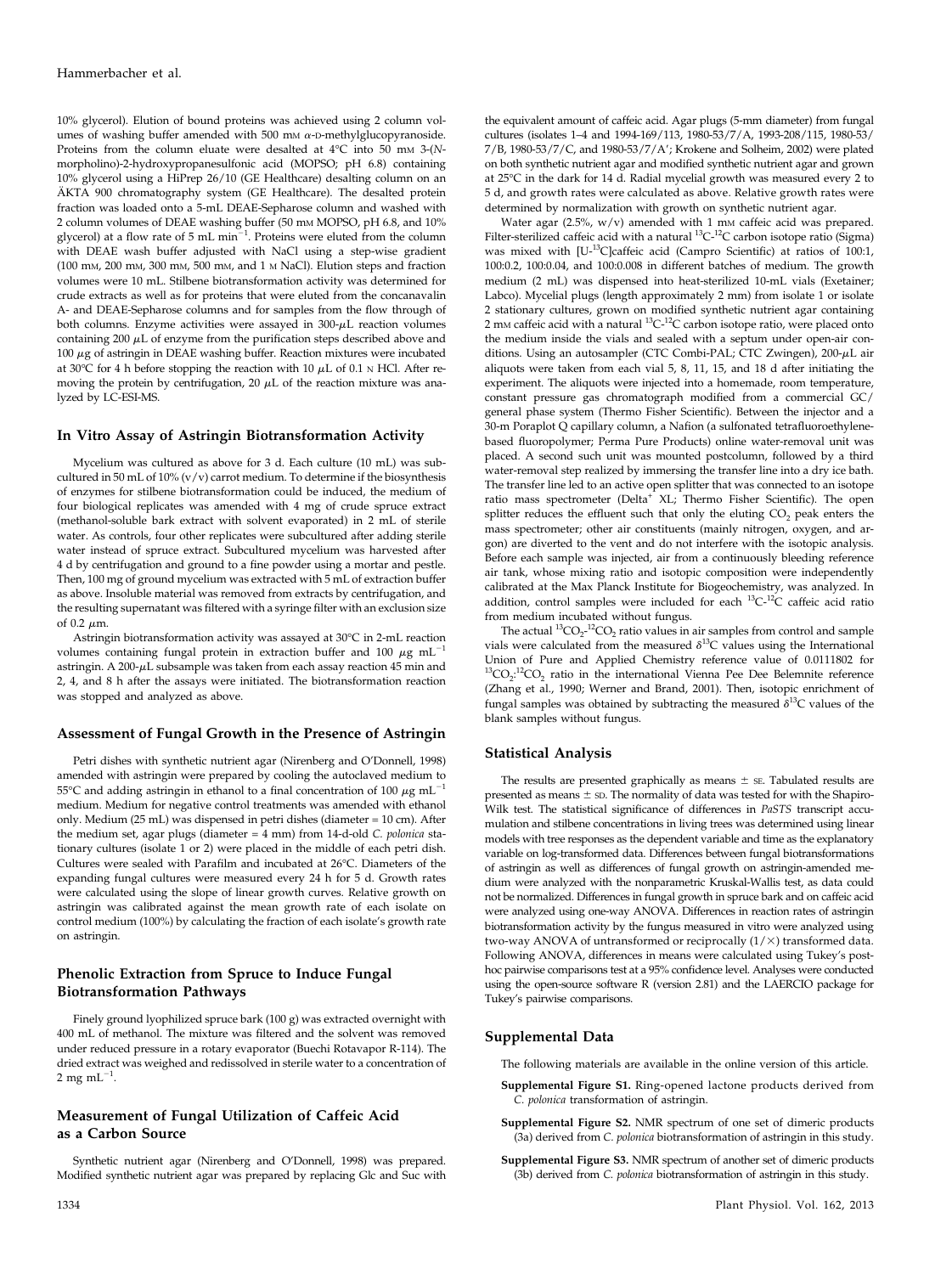- [Supplemental Figure S4.](http://www.plantphysiol.org/cgi/content/full/pp.113.218610/DC1) Diagnostic mass spectral fragments of astringin and its biotransformation products.
- [Supplemental Figure S5.](http://www.plantphysiol.org/cgi/content/full/pp.113.218610/DC1) Relative virulence of six C. polonica isolates first described in Krokene and Solheim (2002) is correlated with their ability to grow on caffeic acid as the sole carbon source.
- **[Supplemental Table S1.](http://www.plantphysiol.org/cgi/content/full/pp.113.218610/DC1)** <sup>1</sup>H NMR (500 MHz) and <sup>13</sup>C NMR data (125 MHz) of compounds 1 in DMSO- $d_6$  and 4 in MeOH- $d_4$ .
- [Supplemental Table S2.](http://www.plantphysiol.org/cgi/content/full/pp.113.218610/DC1) Mass spectrometry data for astringin and identified astringin metabolites.
- [Supplemental Materials and Methods S1.](http://www.plantphysiol.org/cgi/content/full/pp.113.218610/DC1) Structural elucidation of compounds 1 and 4.

#### ACKNOWLEDGMENTS

We thank Bettina Raguschke, Petra Linke, and Michael Reichelt for technical assistance and Paal Krokene and Mike Wingfield for providing C. polonica isolates.

Received March 26, 2013; accepted May 28, 2013; published June 1, 2013.

#### LITERATURE CITED

- Adrian M, Jeandet P (2012) Effects of resveratrol on the ultrastructure of Botrytis cinerea conidia and biological significance in plant/pathogen interactions. Fitoterapia 83: 1345–1350
- Adrian M, Jeandet P, Veneau J, Weston LA, Bessis R (1997) Biological activity of resveratrol, a stilbenic compound from grapevines, against Botrytis cinerea, the causal agent for grey mould. J Chem Ecol 23: 1689–1702
- Adrian M, Rajaei H, Jeandet P, Veneau J, Bessis R (1998) Resveratrol oxidation in Botrytis cinerea conidia. Phytopathology 88: 472–476
- Balogun RA (1969) Digestive enzymes of alimentary canal of larch bark beetle Ips cembrae (Heer). Comp Biochem Physiol 29: 1267–1270
- Barbehenn RV, Maben RE, Knoester JJ (2008) Linking phenolic oxidation in the midgut lumen with oxidative stress in the midgut tissues of a treefeeding caterpillar Malacosoma disstria (Lepidoptera: Lasiocampidae). Environ Entomol 37: 1113–1118
- Breuil AC, Adrian M, Pirio N, Meunier P, Bessis R, Jeandet P (1998) Metabolism of stilbene phytoalexins by Botrytis cinerea. 1. Characterization of a resveratrol dehydrodimer. Tetrahedron Lett 39: 537–540
- Breuil AC, Jeandet P, Adrian M, Chopin F, Pirio N, Meunier P, Bessis R (1999) Characterization of a pterostilbene dehydrodimer produced by laccase of Botrytis cinerea. Phytopathology 89: 298–302
- Brignolas F, Lacroix B, Lieutier F, Sauvard D, Drouet A, Claudot AC, Yart A, Berryman AA, Christiansen E (1995) Induced responses in phenolic metabolism in two Norway spruce clones after wounding and inoculations with Ophiostoma polonicum, a bark beetle-associated fungus. Plant Physiol 109: 821–827
- Chong JL, Poutaraud A, Hugueney P (2009) Metabolism and roles of stilbenes in plants. Plant Sci 177: 143–155
- DiGuistini S, Wang Y, Liao NY, Taylor G, Tanguay P, Feau N, Henrissat B, Chan SK, Hesse-Orce U, Alamouti SM, et al (2011) Genome and transcriptome analyses of the mountain pine beetle-fungal symbiont Grosmannia clavigera, a lodgepole pine pathogen. Proc Natl Acad Sci USA 108: 2504–2509
- Esaki H, Onozaki H, Morimitsu Y, Kawakishi S, Osawa T (1998) Potent antioxidative isoflavones isolated from soybeans fermented with Aspergillus saitoi. Biosci Biotechnol Biochem 62: 740–746
- Felton GW, Donato KK, Broadway RM, Duffey SS (1992) Impact of oxidized plant phenolics on the nutritional quality of dietary protein to a noctuid herbivore, Spodoptera exigua. J Insect Physiol 38: 277–285
- Franceschi VR, Krokene P, Christiansen E, Krekling T (2005) Anatomical and chemical defenses of conifer bark against bark beetles and other pests. New Phytol 167: 353–375
- Franceschi VR, Krokene P, Krekling T, Christiansen E (2000) Phloem parenchyma cells are involved in local and distant defense responses to fungal inoculation or bark-beetle attack in Norway spruce (Pinaceae). Am J Bot 87: 314–326
- Gigi O, Marbach I, Mayer AM (1980) Induction of laccase formation in Botrytis. Phytochemistry 19: 2273–2275
- Hammerbacher A, Ralph SG, Bohlmann J, Fenning TM, Gershenzon J, Schmidt A (2011) Biosynthesis of the major tetrahydroxystilbenes in spruce, astringin and isorhapontin, proceeds via resveratrol and is enhanced by fungal infection. Plant Physiol 157: 876–890
- Haruta M, Pedersen JA, Constabel CP (2001) Polyphenol oxidase and herbivore defense in trembling aspen (Populus tremuloides): cDNA cloning, expression, and potential substrates. Physiol Plant 112: 552–558
- Harwood CS, Parales RE (1996) The beta-ketoadipate pathway and the biology of self-identity. Annu Rev Microbiol 50: 553–590
- Hesse-Orce U, DiGuistini S, Keeling CI, Wang Y, Li M, Henderson H, Docking TR, Liao NY, Robertson G, Holt RA, et al (2010) Gene discovery for the bark beetle-vectored fungal tree pathogen Grosmannia clavigera. BMC Genomics 11: 536
- Jeandet P, Delaunois B, Conreux A, Donnez D, Nuzzo V, Cordelier S, Clément C, Courot E (2010) Biosynthesis, metabolism, molecular engineering, and biological functions of stilbene phytoalexins in plants. Biofactors 36: 331–341
- Keeling CI, Bohlmann J (2006) Genes, enzymes and chemicals of terpenoid diversity in the constitutive and induced defence of conifers against insects and pathogens. New Phytol 170: 657–675
- Krokene P, Solheim H (1998) Pathogenicity of four blue-stain fungi associated with aggressive and nonaggressive bark beetles. Phytopathology 88: 39–44
- Krokene P, Solheim H (2002) Loss of pathogenicity in the blue-stain fungus Ceratocystis polonica. For Pathol 50: 497–502
- Li SH, Nagy NE, Hammerbacher A, Krokene P, Niu XM, Gershenzon J, Schneider B (2012) Localization of phenolics in phloem parenchyma cells of Norway spruce (Picea abies). ChemBioChem 13: 2707–2713
- Li SH, Niu XM, Zahn S, Gershenzon J, Weston J, Schneider B (2008) Diastereomeric stilbene glucoside dimers from the bark of Norway spruce (Picea abies). Phytochemistry 69: 772–782
- Li SH, Schneider B, Gershenzon J (2007) Microchemical analysis of lasermicrodissected stone cells of Norway spruce by cryogenic nuclear magnetic resonance spectroscopy. Planta 225: 771–779
- Lin LM, Wu HY, Li WS, Chen WL, Lee YJ, Wu DC, Li P, Yeh A (2010) Kinetic studies of the oxidation of quercetin, rutin and taxifolin in the basic medium by (ethylenediaminetetraacetato) cobalt(III) complex. Inorg Chem Commun 13: 633–635
- Marin M (2003) Molecular taxonomy of Ceratocystis polonica sensu lato. PhD dissertation. University of Pretoria, Pretoria, South Africa
- Morant AV, Jørgensen K, Jørgensen C, Paquette SM, Sánchez-Pérez R, Møller BL, Bak S (2008)  $\beta$ -Glucosidases as detonators of plant chemical defense. Phytochemistry 69: 1795–1813
- Nirenberg HI, O'Donnell K (1998) New Fusarium species and combinations within the Gibberella fujikuroi species complex. Mycologia 90: 434–458
- Oliver RP, Solomon PS (2010) New developments in pathogenicity and virulence of necrotrophs. Curr Opin Plant Biol 13: 415–419
- Paine TD, Raffa KF, Harrington TC (1997) Interactions among scolytid bark beetles, their associated fungi, and live host conifers. Annu Rev Entomol 42: 179–206
- Pedras MSC, Ahiahonu PWK, Hossain M (2004) Detoxification of the cruciferous phytoalexin brassinin in Sclerotinia sclerotiorum requires an inducible glucosyltransferase. Phytochemistry 65: 2685–2694
- Pont V, Pezet R (1990) Relation between the chemical structure and the biological activity of hydroxystilbenes against Botrytis cinerea. Phytopathol Z 130: 1-8
- Rodríguez-Bonilla P, Méndez-Cazorla L, López-Nicolás JM, García-Carmona F (2011) Kinetic mechanism and product characterization of the enzymatic peroxidation of pterostilbene as model of the detoxification process of stilbene-type phytoalexins. Phytochemistry 72: 100–108
- Sbaghi M, Jeandet P, Bessis R, Leroux P (1996) Degradation of stilbenetype phytoalexins in relation to the pathogenicity of Botrytis cinerea to grapevines. Plant Pathol 45: 139–144
- Schmidt A, Wächtler B, Temp U, Krekling T, Séguin A, Gershenzon J (2010) A bifunctional geranyl and geranylgeranyl diphosphate synthase is involved in terpene oleoresin formation in Picea abies. Plant Physiol 152: 639–655
- Shanmugam V, Ronen M, Shalaby S, Larkov O, Rachamim Y, Hadar R, Rose MS, Carmeli S, Horwitz BA, Lev S (2010) The fungal pathogen Cochliobolus heterostrophus responds to maize phenolics: novel small molecule signals in a plant-fungal interaction. Cell Microbiol 12: 1421–1434
- Six DL, Wingfield MJ (2011) The role of phytopathogenicity in bark beetlefungus symbioses: a challenge to the classic paradigm. Annu Rev Entomol 56: 255–272